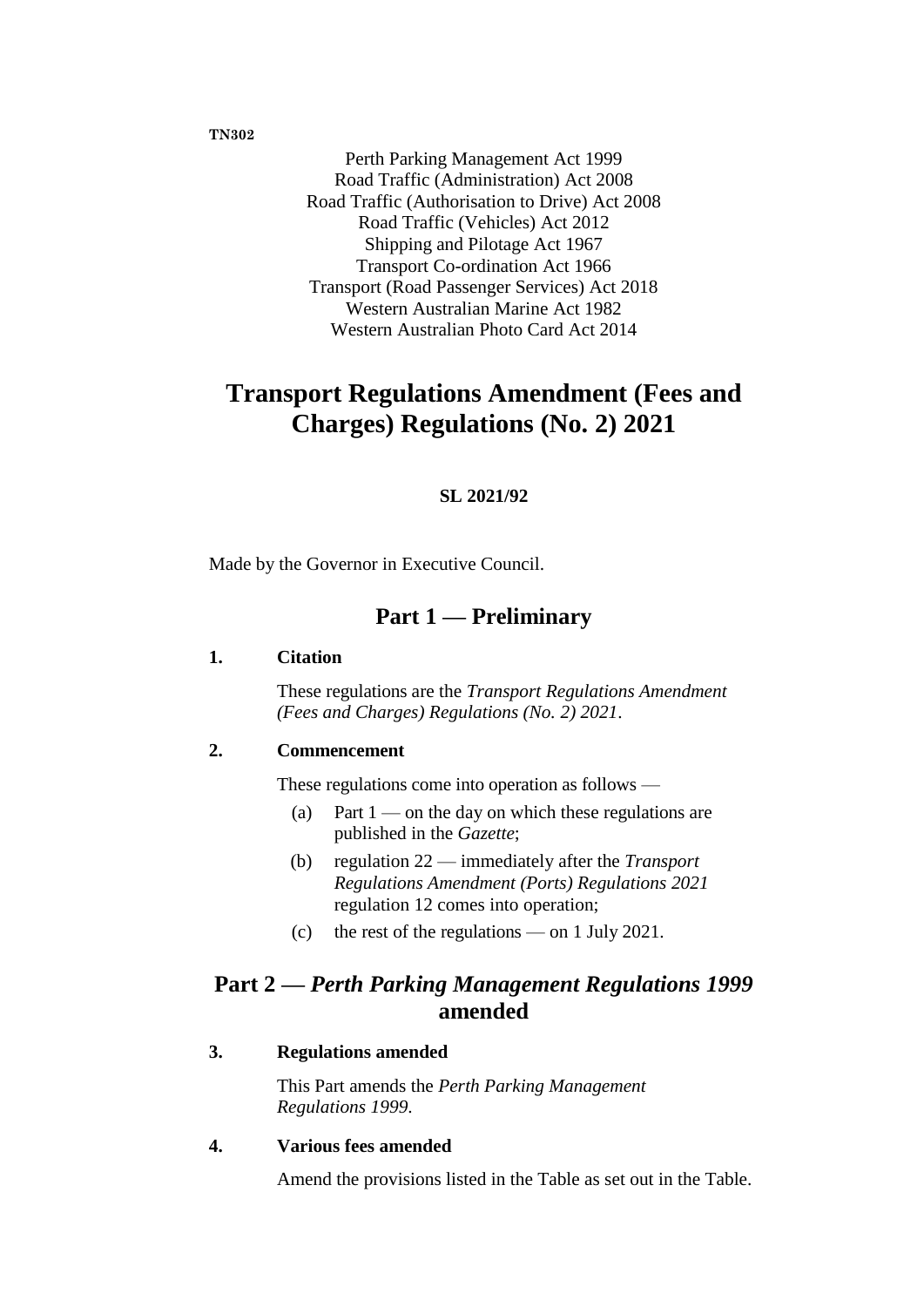| <b>Table</b>                  |               |               |
|-------------------------------|---------------|---------------|
| <b>Provision</b>              | <b>Delete</b> | <b>Insert</b> |
| Sch. 2 it. 11(b)              | 1 1 24.40     | 1 144.10      |
| Sch. 2 it. 11(c)<br>and $(d)$ | 1 0 38.90     | 1 0 57.10     |
| Sch. 2 it. 11(e)              | 169.20        | 1 189.70      |

# **Part 3 —** *Road Traffic (Administration) Regulations 2014* **amended**

#### **5. Regulations amended**

This Part amends the *Road Traffic (Administration) Regulations 2014*.

#### **6. Regulation 35 amended**

In regulation 35(2) in the Table:

(a) in the  $1<sup>st</sup>$  row delete "17.70" and insert:

18.80

(b) in the  $2<sup>nd</sup>$  row delete "3.40" and insert:

4.10

(c) in the  $3<sup>rd</sup>$  row delete "19.00" and insert:

20.30

(d) in the  $4<sup>th</sup>$  row delete "23.90" and insert:

25.40

# **Part 4 —** *Road Traffic (Authorisation to Drive) Regulations 2014* **amended**

### **7. Regulations amended**

This Part amends the *Road Traffic (Authorisation to Drive) Regulations 2014*.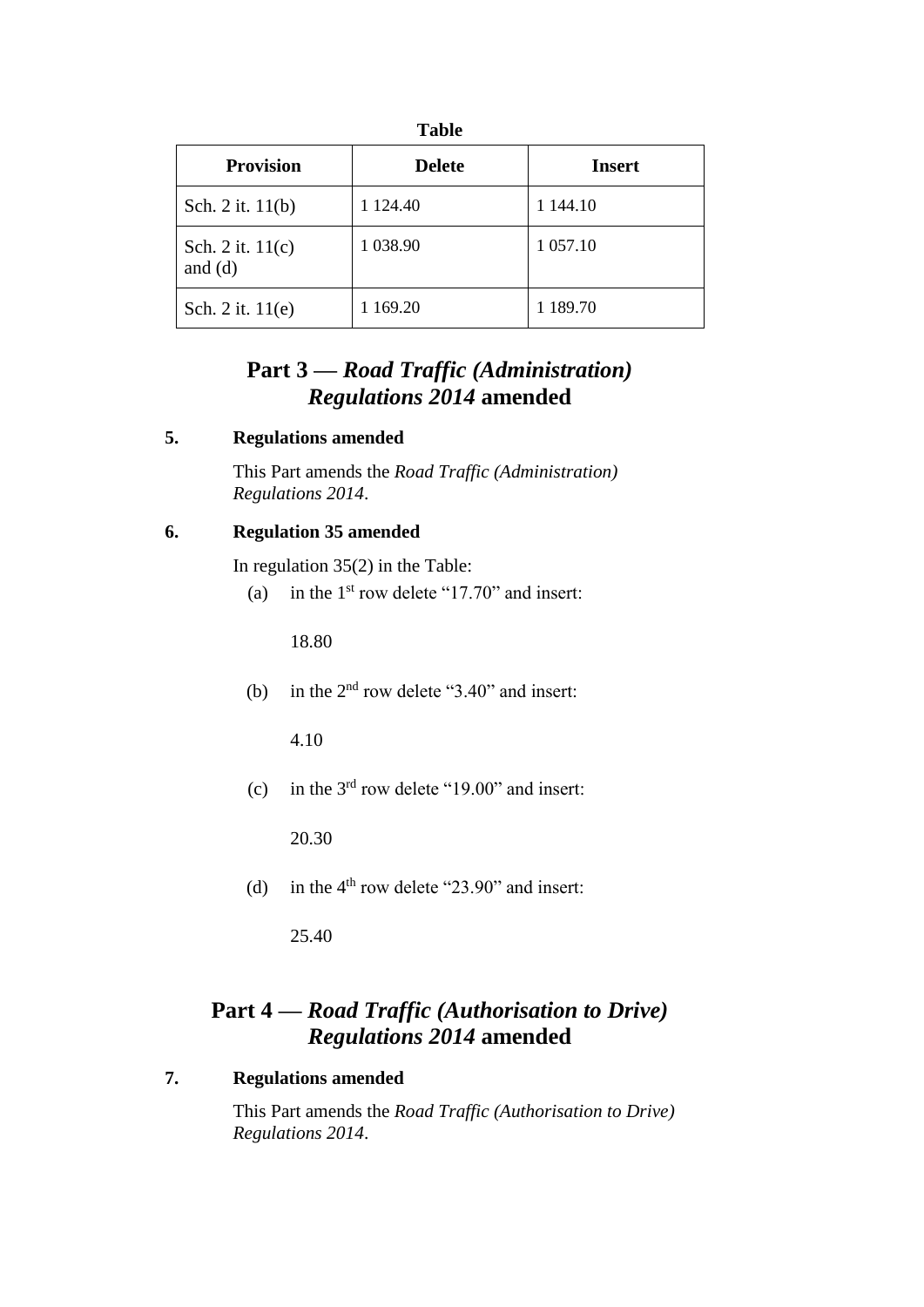### **8. Various fees amended**

Amend the provisions listed in the Table as set out in the Table.

| <b>Table</b>          |               |               |
|-----------------------|---------------|---------------|
| <b>Provision</b>      | <b>Delete</b> | <b>Insert</b> |
| r. 73 $(1)$ and $(2)$ | \$28.50       | \$30.90       |
| r. $77(2)(a)$         | \$19.75       | \$20.45       |
| r. $77(2)(b)$         | \$39.45       | \$40.90       |
| r. $77A(1)$ and $(2)$ | \$217.50      | \$173.60      |
| Sch. 9 it. 1          | 19.90         | 20.20         |
| Sch. 9 it. 2          | 15.40         | 16.10         |
| Sch. 9 it. $3(a)(i)$  | 109.00        | 117.80        |
| Sch. 9 it. $3(a)(ii)$ | 250.60        | 270.20        |
| Sch. 9 it. 3(b)       | 49.90         | 53.90         |
| Sch. 9 it. 4(a)       | 93.40         | 98.30         |
| Sch. 9 it. 4(b)       | 240.40        | 259.20        |
| Sch. 9 it. 5          | 3.95          | 3.75          |
| Sch. 9 it. 9          | 24.50         | 25.60         |
| Sch. 9 it. 9A         | 24.50         | 25.60         |
| Sch. 9 it. 10         | 18.10         | 19.40         |
| Sch. 9 it. 12         | 20.80         | 22.70         |

# **Part 5 —** *Road Traffic (Vehicles) Regulations 2014* **amended**

### **9. Regulations amended**

This Part amends the *Road Traffic (Vehicles) Regulations 2014*.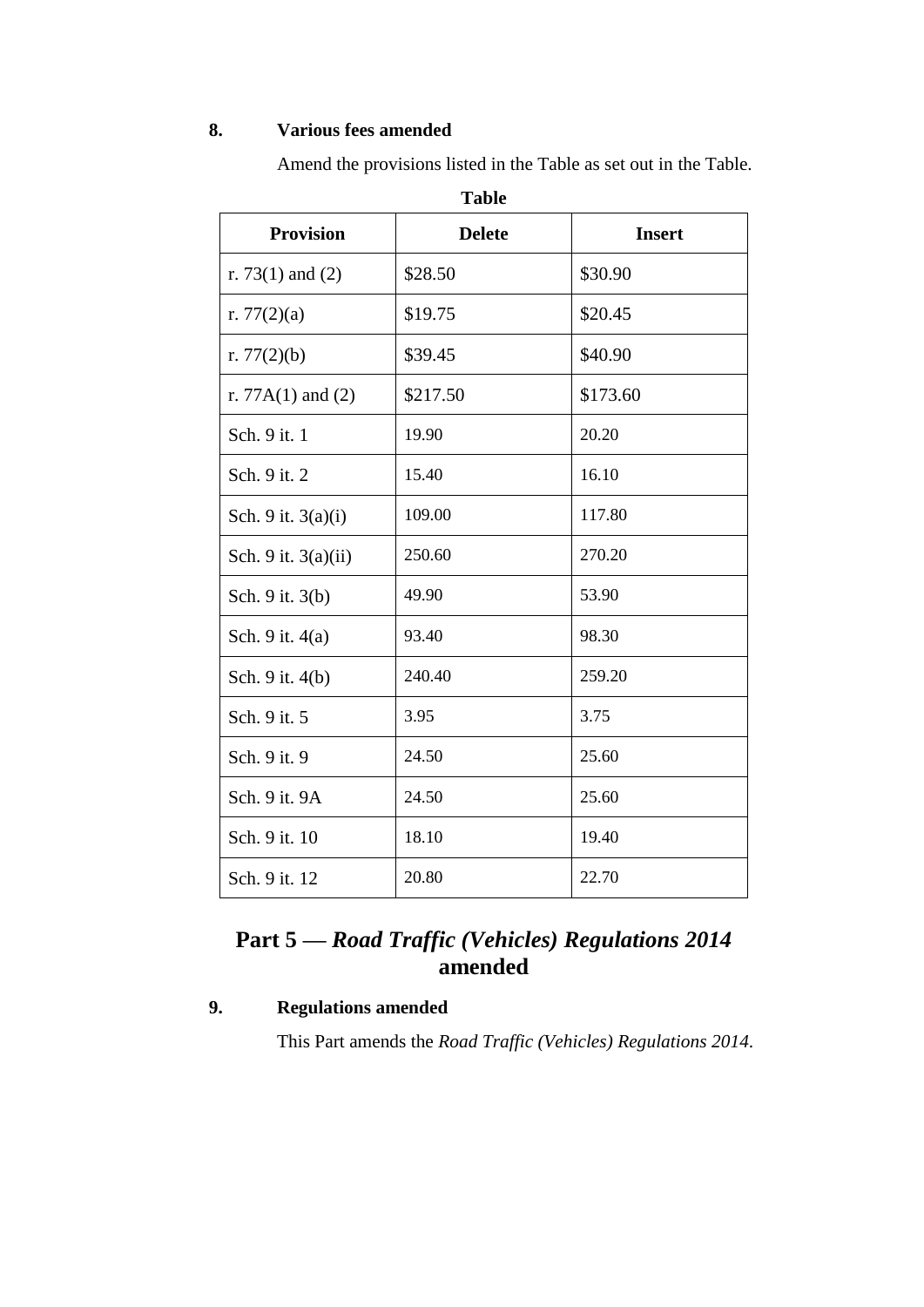## **10. Regulation 87 amended**

| Vehicle                                                                     | <b>First</b><br>examination<br>$\left( \text{\$}\right)$ | <b>Subsequent</b><br>examination<br>$\left( \text{\$}\right)$ |
|-----------------------------------------------------------------------------|----------------------------------------------------------|---------------------------------------------------------------|
| Trailer without brakes,<br>motor cycle, motor<br>carrier                    | 135.80                                                   | 105.00                                                        |
| Heavy vehicle<br>examined at an<br>inspection station                       | 195.40                                                   | 136.80                                                        |
| Heavy vehicle<br>examined at a place<br>other than an<br>inspection station | 240.05                                                   | 180.20                                                        |
| All other vehicles                                                          | 162.30                                                   | 105.00                                                        |

In regulation 87(2) delete the Table and insert:

# **11. Regulation 88 amended**

In regulation 88 delete the Table and insert:

| Tunic                                                    |                             |                                  |
|----------------------------------------------------------|-----------------------------|----------------------------------|
| <b>Vehicle</b>                                           | <b>First</b><br>examination | <b>Subsequent</b><br>examination |
| Trailer without brakes,<br>motor cycle, motor<br>carrier | 142.90                      | 109.95                           |
| Heavy vehicle                                            | 206.65                      | 143.95                           |
| All other vehicles                                       | 171.25                      | 109.95                           |

**Table**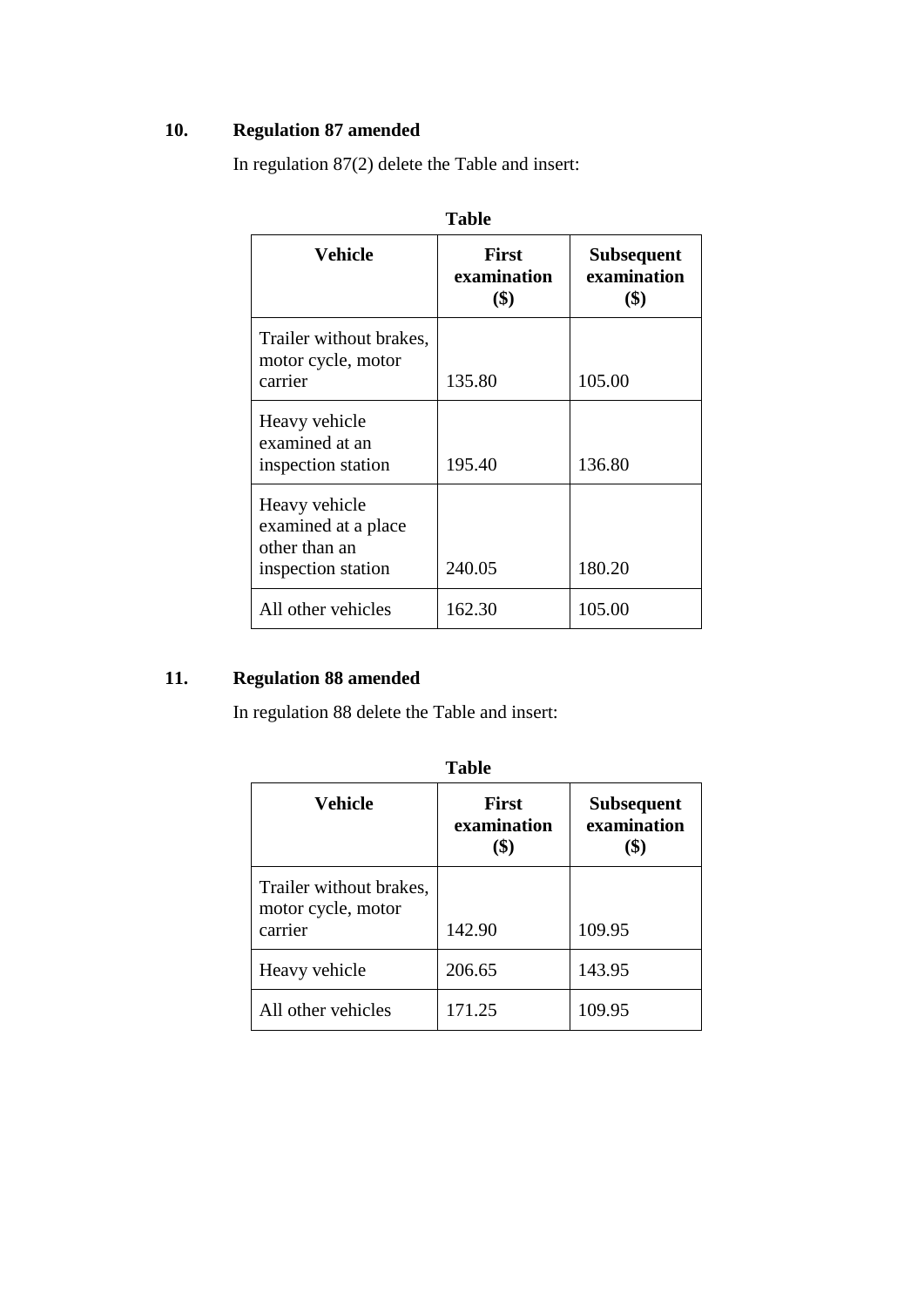## **12. Regulation 89 amended**

In regulation 89 delete the Table and insert:

| <b>Table</b>                                             |                                    |                                          |
|----------------------------------------------------------|------------------------------------|------------------------------------------|
| Vehicle                                                  | <b>First</b><br>examination<br>\$) | <b>Subsequent</b><br>examination<br>(\$) |
| Trailer without brakes,<br>motor cycle, motor<br>carrier | 138.55                             | 106.90                                   |
| Heavy vehicle                                            | 199.75                             | 139.55                                   |
| All other vehicles                                       | 165.75                             | 106.90                                   |

**13. Regulation 90 amended**

In regulation 90 delete the Table and insert:

| <b>Vehicle</b>                                           | <b>First</b><br>examination<br>\$) | <b>Subsequent</b><br>examination<br>(\$) |  |
|----------------------------------------------------------|------------------------------------|------------------------------------------|--|
| Trailer without brakes,<br>motor cycle, motor<br>carrier | 137.00                             | 105.85                                   |  |
| Heavy vehicle                                            | 197.35                             | 138.05                                   |  |
| All other vehicles                                       | 163.85                             | 105.85                                   |  |

## **14. Regulation 91 amended**

In regulation 91 delete the Table and insert:

| <b>Table</b>                                             |                             |                                  |
|----------------------------------------------------------|-----------------------------|----------------------------------|
| Vehicle                                                  | <b>First</b><br>examination | <b>Subsequent</b><br>examination |
| Trailer without brakes,<br>motor cycle, motor<br>carrier | 151.60                      | 116.00                           |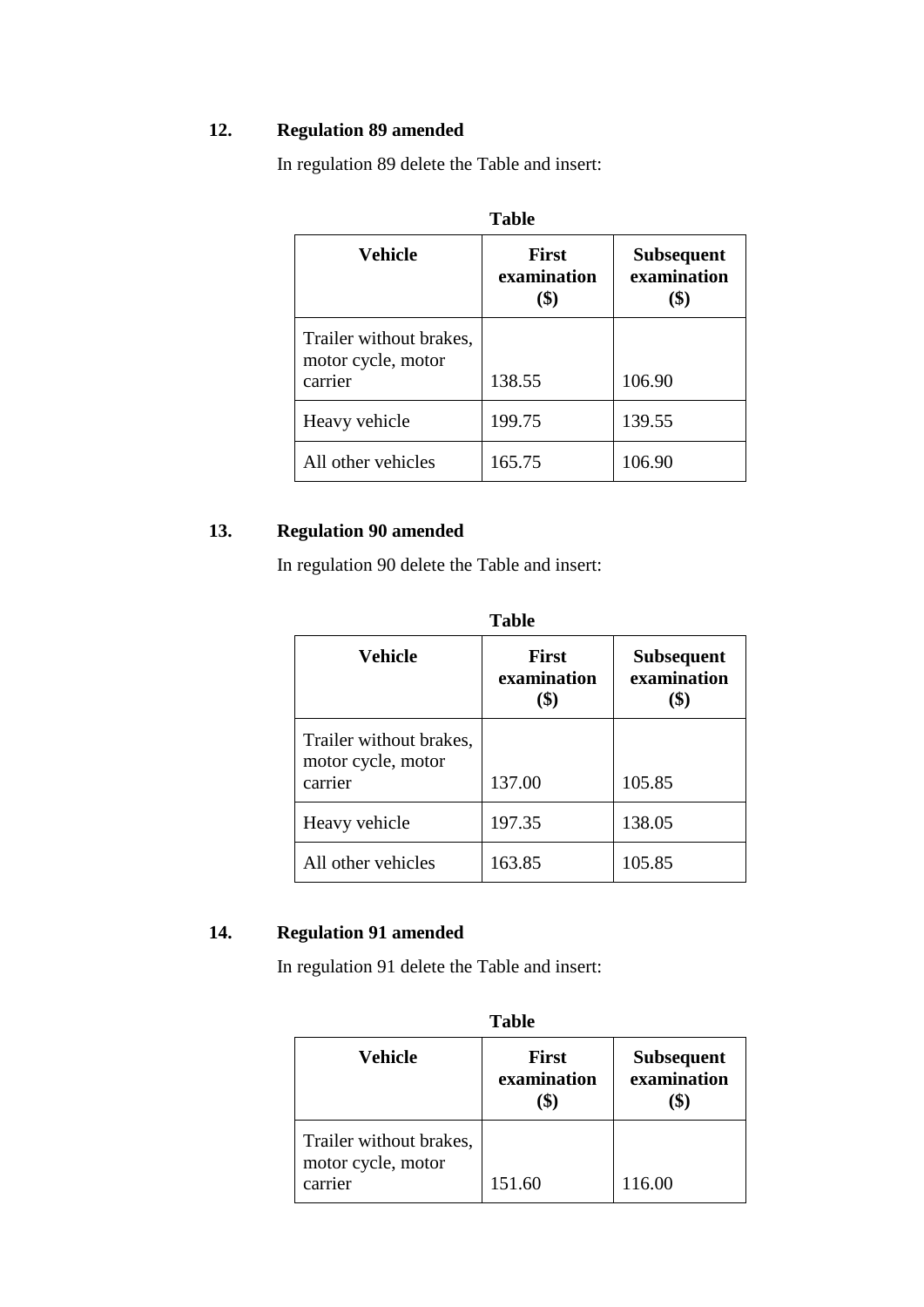| Vehicle            | <b>First</b><br>examination | <b>Subsequent</b><br>examination |
|--------------------|-----------------------------|----------------------------------|
| Heavy vehicle      | 220.50                      | 152.75                           |
| All other vehicles | 182.25                      | 116.00                           |

## **15. Regulation 92 amended**

In regulation 92 delete the Table and insert:

| <b>Table</b>                                             |                             |                                  |
|----------------------------------------------------------|-----------------------------|----------------------------------|
| <b>Vehicle</b>                                           | <b>First</b><br>examination | <b>Subsequent</b><br>examination |
| Trailer without brakes,<br>motor cycle, motor<br>carrier | 140.45                      | 108.25                           |
| Heavy vehicle                                            | 202.80                      | 141.50                           |
| All other vehicles                                       | 168.20                      | 108.25                           |

## **16. Regulation 92A amended**

In regulation 92A delete the Table and insert:

| <b>Table</b>                                             |                             |                                  |
|----------------------------------------------------------|-----------------------------|----------------------------------|
| <b>Vehicle</b>                                           | <b>First</b><br>examination | <b>Subsequent</b><br>examination |
| Trailer without brakes,<br>motor cycle, motor<br>carrier | 137.20                      | 106.00                           |
| Heavy vehicle                                            | 197.65                      | 138.25                           |
| All other vehicles                                       | 164.10                      | 106.00                           |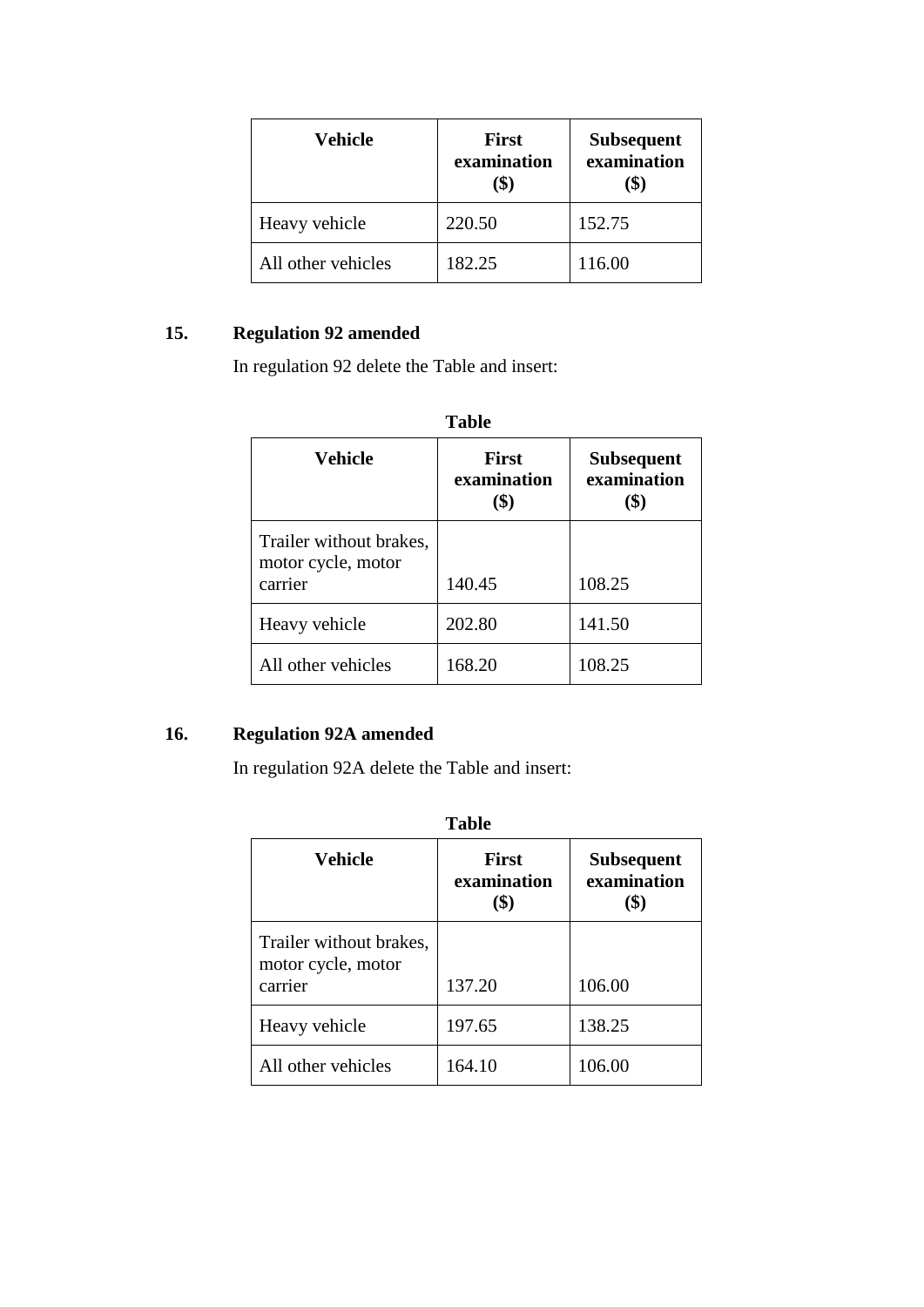## **17. Regulation 93 amended**

In regulation 93 delete the Table and insert:

| <b>Table</b>                                             |                                    |                                          |
|----------------------------------------------------------|------------------------------------|------------------------------------------|
| Vehicle                                                  | <b>First</b><br>examination<br>\$) | <b>Subsequent</b><br>examination<br>(\$) |
| Trailer without brakes,<br>motor cycle, motor<br>carrier | 151.70                             | 116.10                                   |
| Heavy vehicle                                            | 220.70                             | 152.90                                   |
| All other vehicles                                       | 182.40                             | 116.10                                   |

**18. Regulation 93A amended**

In regulation 93A delete the Table and insert:

| <b>Vehicle</b>                                           | <b>First</b><br>examination<br>\$) | <b>Subsequent</b><br>examination<br>(\$) |  |
|----------------------------------------------------------|------------------------------------|------------------------------------------|--|
| Trailer without brakes,<br>motor cycle, motor<br>carrier | 137.95                             | 106.50                                   |  |
| Heavy vehicle                                            | 198.80                             | 138.95                                   |  |
| All other vehicles                                       | 165.00                             | 106.50                                   |  |

| abie |
|------|
|------|

## **19. Regulation 94 amended**

In regulation 94 delete the Table and insert:

| <b>Table</b>                                             |                             |                                  |  |
|----------------------------------------------------------|-----------------------------|----------------------------------|--|
| Vehicle                                                  | <b>First</b><br>examination | <b>Subsequent</b><br>examination |  |
| Trailer without brakes,<br>motor cycle, motor<br>carrier | 135.80                      | 105.00                           |  |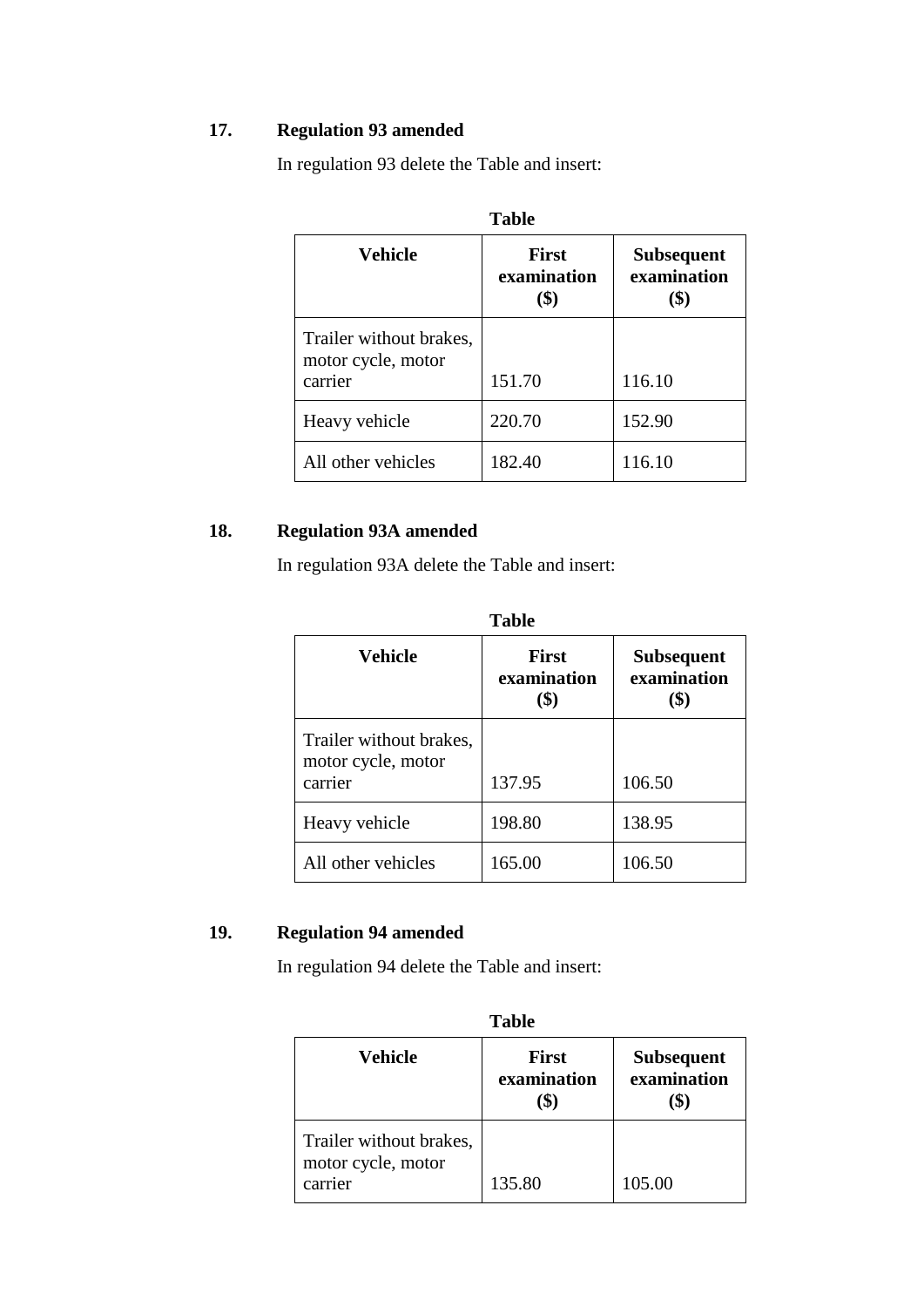| Vehicle            | <b>First</b><br>examination | <b>Subsequent</b><br>examination |
|--------------------|-----------------------------|----------------------------------|
| Heavy vehicle      | 195.40                      | 136.80                           |
| All other vehicles | 162.30                      | 105.00                           |

## **20. Various fees amended**

Amend the provisions listed in the Table as set out in the Table.

| <b>Table</b>      |                                       |               |  |  |
|-------------------|---------------------------------------|---------------|--|--|
| <b>Provision</b>  | <b>Delete</b>                         | <b>Insert</b> |  |  |
| r. $44(4)(a)$     | \$7.90                                | \$6.70        |  |  |
| r. $44(4)(b)(ii)$ | \$25.40                               | \$25.70       |  |  |
| r. 48             | \$3.60                                | \$3.40        |  |  |
| r. $95(1)$ Table  | 100.15<br>116.00<br>(each occurrence) |               |  |  |
|                   | 104.85                                | 121.70        |  |  |
|                   | 101.95                                | 118.20        |  |  |
|                   | 100.95                                | 117.00        |  |  |
|                   | 110.60                                | 128.75        |  |  |
|                   | 103.25                                | 119.75        |  |  |
|                   | 101.10                                | 117.15        |  |  |
|                   | 110.65                                | 128.80        |  |  |
|                   | 101.55                                | 117.70        |  |  |
| r. $98(1)$        | \$13.10                               | \$13.30       |  |  |
| r. 100            | \$18.40                               | \$18.90       |  |  |
| r. 107            | \$28.60                               | \$30.50       |  |  |
| r. $112(a)$       | \$28.60                               | \$30.50       |  |  |
| r. 112(ba)        | \$17.30                               | \$18.30       |  |  |
| r. $112(d)$       | \$39.30                               | \$42.40       |  |  |
| r. $112(g)(i)$    | \$247.80                              | \$252.10      |  |  |
| r. $112(g)(ii)$   | \$122.50                              | \$124.60      |  |  |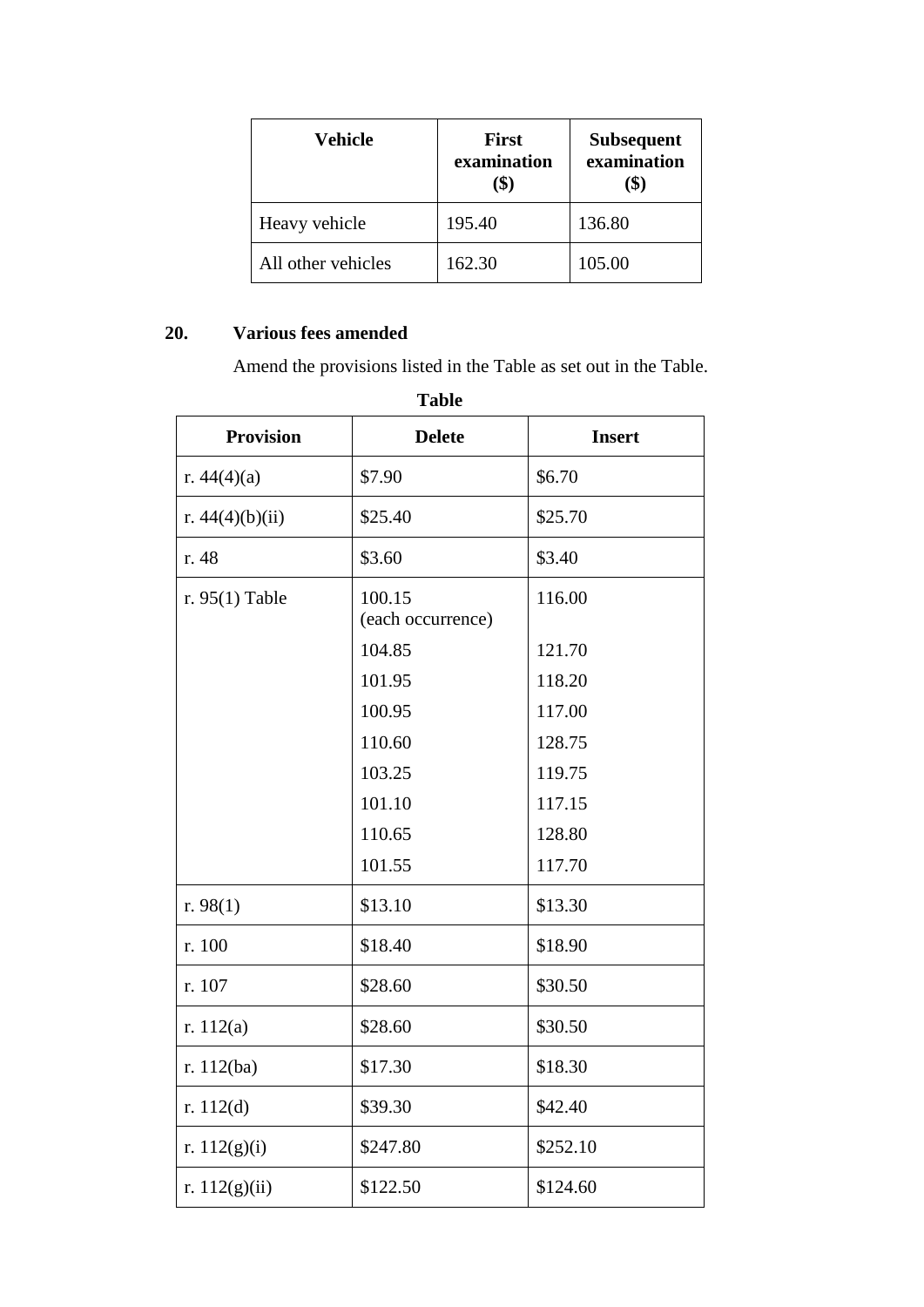| <b>Provision</b>       | <b>Delete</b> | <b>Insert</b> |
|------------------------|---------------|---------------|
| r. $114(1)$ and $(2)$  | \$18.60       | \$18.90       |
| r. $130(1)(a)$         | \$10 939.75   | \$11 131.20   |
| r. $130(1)(b)$         | \$2 188.95    | \$2 227.30    |
| r. $130(1)(c)$         | \$1 089.20    | \$1 108.30    |
| r. $130(1)(d)$         | \$217.50      | \$221.30      |
| r. $130(1)(e)$         | \$2 188.95    | \$2 227.30    |
| r. $130(1)(f)$         | \$95.00       | \$96.60       |
| r. $130(2)$            | \$546.20      | \$555.70      |
| r. $130(3)(a)$ and (b) | \$22.30       | \$22.60       |
| r. $134(1)(b)$         | \$26.00       | \$26.80       |
| r. $134(3)$            | \$41.70       | \$44.00       |
| r. $235(4)$            | \$73.00       | \$73.80       |
| r. $468(1)$            | \$52.70       | \$53.40       |

# **Part 6 —** *Shipping and Pilotage (Ports and Harbours) Regulations 1966* **amended**

## **21. Regulations amended**

This Part amends the *Shipping and Pilotage (Ports and Harbours) Regulations 1966*.

#### **22. Regulation 16 amended**

In regulation 16(d) delete "\$735" and insert:

\$747.85

### **23. Various fees amended**

Amend the provisions listed in the Table as set out in the Table.

| -------          |               |               |
|------------------|---------------|---------------|
| <b>Provision</b> | <b>Delete</b> | <b>Insert</b> |
| r. $9B(2)(b)$    | \$555         | \$564.70      |
| r. 9 $F(2)(c)$   | \$359         | \$365.30      |

| ۰, |
|----|
|----|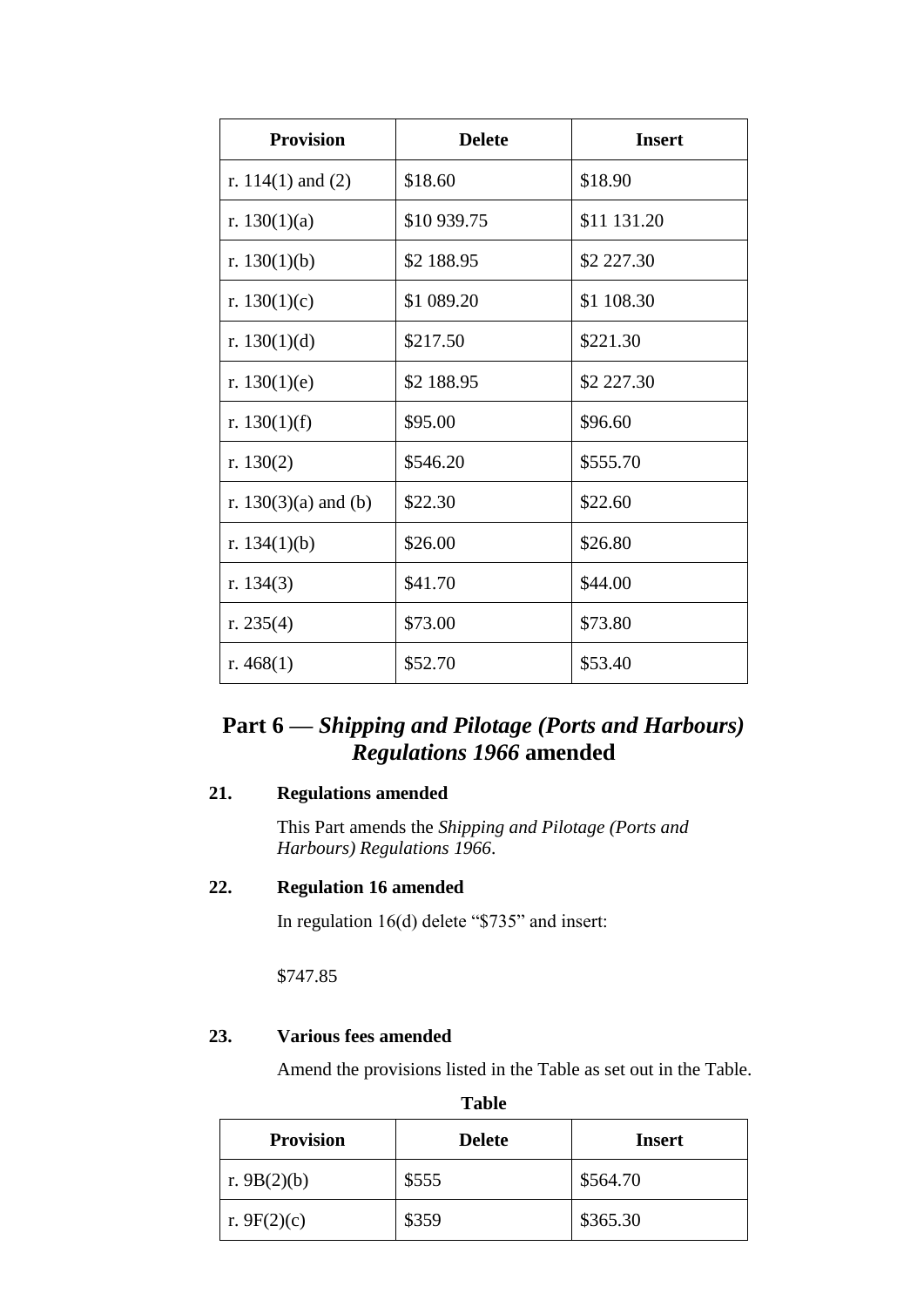| <b>Provision</b> | <b>Delete</b> | <b>Insert</b> |
|------------------|---------------|---------------|
| r. 9J            | \$203         | \$206.55      |

# **Part 7 —** *Transport Co-ordination Regulations 1985* **amended**

#### **24. Regulations amended**

This Part amends the *Transport Co-ordination Regulations 1985*.

### **25. Regulation 8A amended**

In regulation 8A(d) delete "\$1.85." and insert:

\$2.80.

# **Part 8 —** *Transport (Road Passenger Services) Regulations 2020* **amended**

#### **26. Regulations amended**

This Part amends the *Transport (Road Passenger Services) Regulations 2020*.

### **27. Schedule 1 replaced**

Delete Schedule 1 and insert:

## **Schedule 1 — Fees**

[r. 177]

### **Division 1 — Fees: general**

**Table**

|    | <b>Description of fee</b>                                                                                                                  | Fee      |
|----|--------------------------------------------------------------------------------------------------------------------------------------------|----------|
| 1. | Application fee for on-demand booking service<br>authorisation (s. 29(4)(f) of the Act)                                                    | \$114.95 |
| 2. | Fee for nomination of additional or replacement<br>person to represent provider of authorised<br>on-demand booking service $(r. 50(5)(a))$ | \$23.40  |
| 3. | Application fee for variation of conditions of<br>on-demand booking service authorisation<br>$(s. 34(2)(c)$ of the Act)                    | \$14.20  |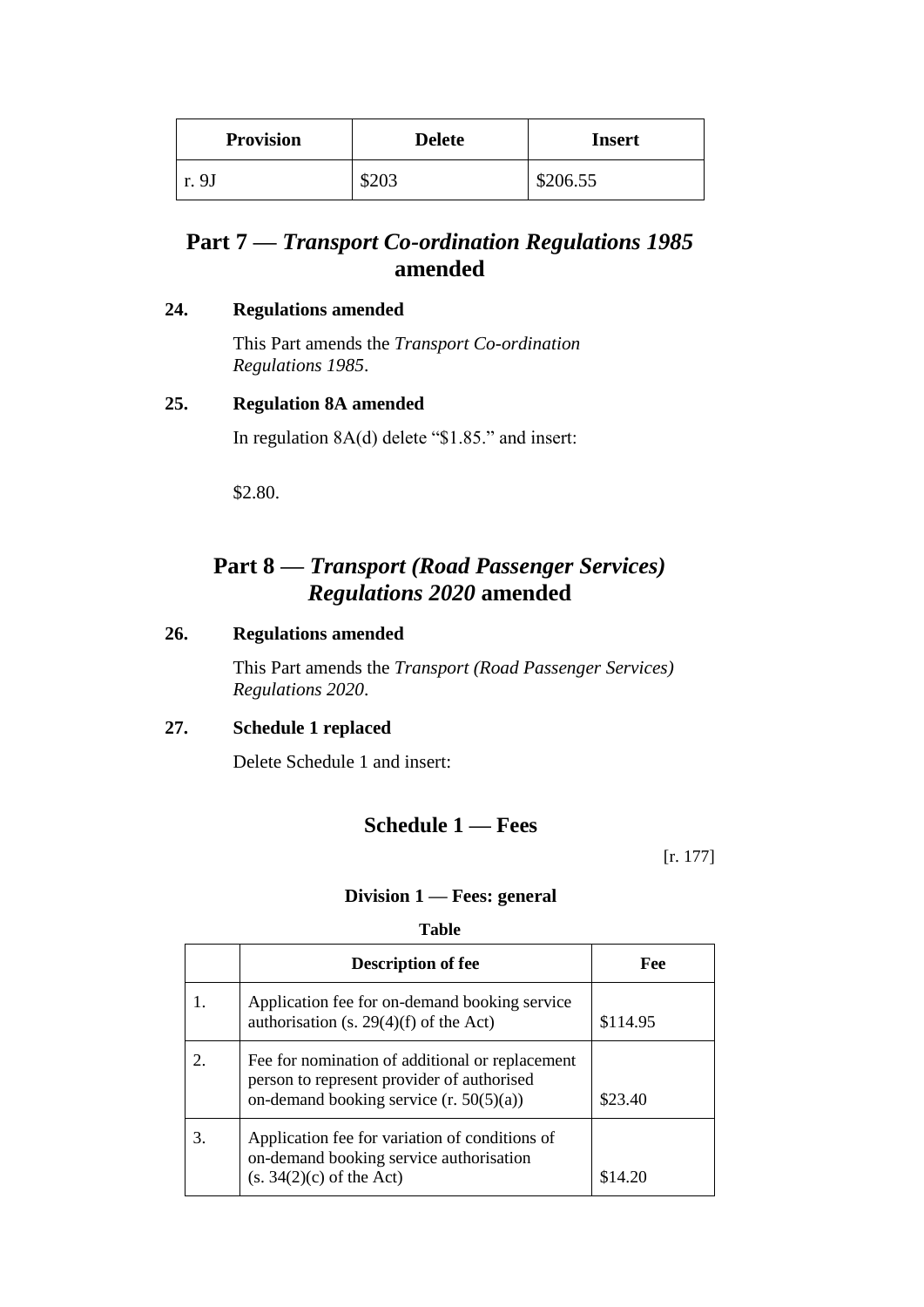|     | <b>Description of fee</b>                                                                                                      | Fee                                                                                                                                           |
|-----|--------------------------------------------------------------------------------------------------------------------------------|-----------------------------------------------------------------------------------------------------------------------------------------------|
| 4.  | Application fee for regular passenger transport<br>service authorisation (s. $59(3)(e)$ of the Act)                            | \$117.00                                                                                                                                      |
| 5.  | Application fee for renewal of regular passenger<br>transport service authorisation $(r. 69(2)(c))$                            | \$117.00                                                                                                                                      |
| 6.  | Application fee for variation of regular<br>passenger transport service authorisation<br>$(s. 67(2)(c)$ of the Act)            | \$156.70                                                                                                                                      |
| 7.  | Application fee for variation of approved route<br>or area (s. $69(2)(c)$ of the Act)                                          | \$156.70                                                                                                                                      |
| 8.  | Application fee for transfer of regular passenger<br>transport service authorisation (s. $75(4)(d)$ of the<br>Act)             | \$78.35                                                                                                                                       |
| 9.  | Application fee for passenger transport driver<br>authorisation (s. $95(3)(c)$ of the Act)                                     | \$28.45                                                                                                                                       |
| 10. | Application fee for variation of conditions of<br>passenger transport driver authorisation<br>$(s. 99(2)(c)$ of the Act)       | \$14.20                                                                                                                                       |
| 11. | Application fee for passenger transport vehicle<br>authorisation (s. $124(3)(d)$ of the Act)                                   | \$15.25                                                                                                                                       |
| 12. | Application fee for variation of conditions of<br>passenger transport vehicle authorisation<br>$(s. 130(2)(c)$ of the Act)     | \$20.35                                                                                                                                       |
| 13. | Application fee for category of service change<br>for passenger transport vehicle authorisation<br>$(s. 132(2)(c)$ of the Act) | \$36.60                                                                                                                                       |
| 14. | Fee for provision of unpublished de-identified<br>data on request $(s. 151(3)$ of the Act)                                     | \$141.40 for<br>each hour, or<br>part of an hour,<br>that a person<br>spends<br>extracting and<br>providing data<br>in response to<br>request |
| 15. | Fee for providing copy of authorisation<br>document for passenger transport authorisation                                      | \$12.20                                                                                                                                       |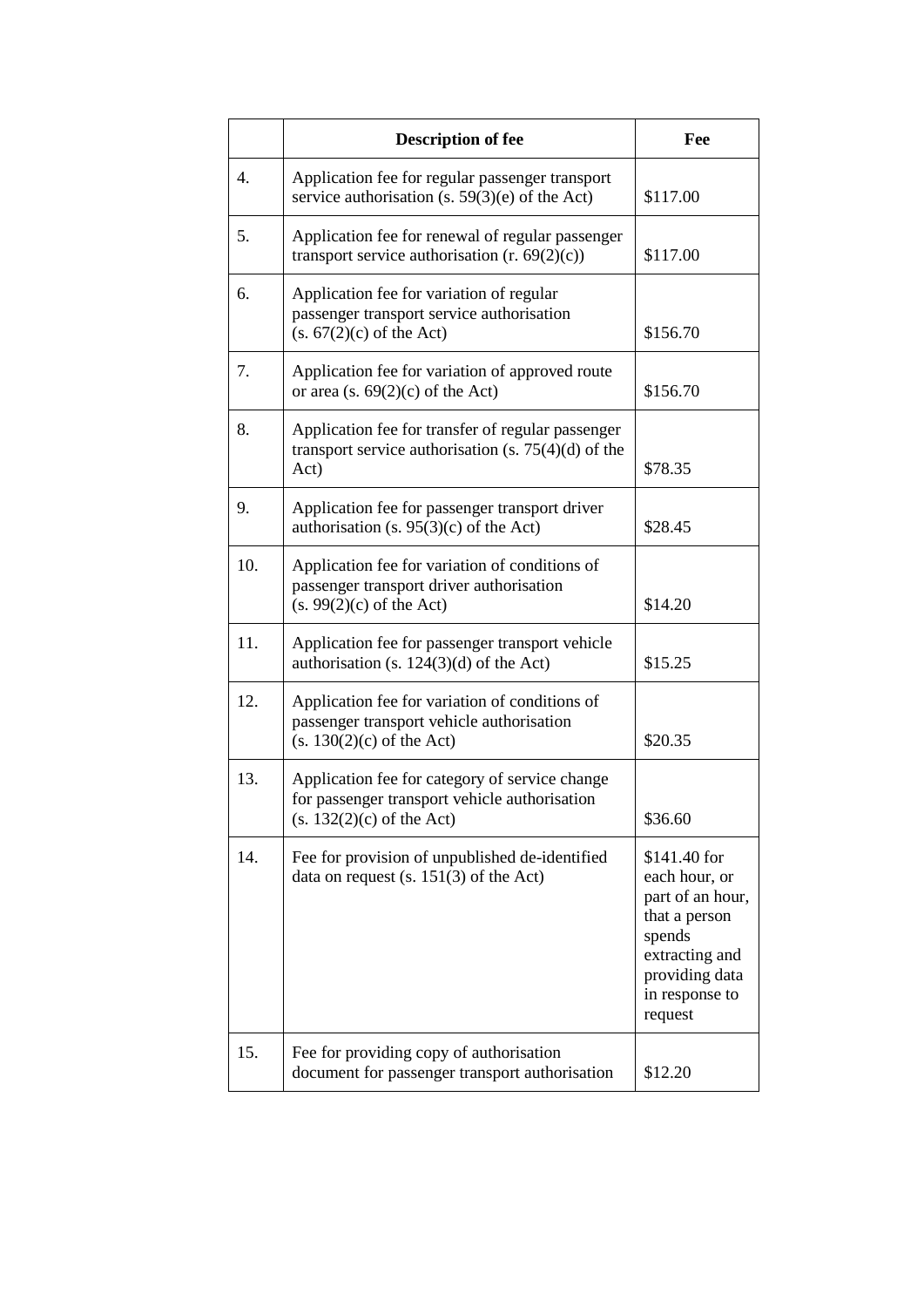|     | <b>Description of fee</b>                                                                                                         | Fee     |
|-----|-----------------------------------------------------------------------------------------------------------------------------------|---------|
| 16. | Fee for handling the following transactions in<br>person or over the phone in relation to passenger<br>transport authorisations — |         |
|     | changes to existing records (except<br>(a)<br>changes of address)                                                                 |         |
|     | late renewal of annual authorisations<br>(b)                                                                                      |         |
|     | manual search of records<br>(c)                                                                                                   | \$20.35 |

## **Division 2 — Authorisation fees for on-demand booking service authorisations**

| Number of vehicles to be covered<br>by the authorisation | Fee         |
|----------------------------------------------------------|-------------|
| 1                                                        | \$254.35    |
| $2$ to 5                                                 | \$478.20    |
| 6 to 15                                                  | \$1 404.00  |
| 16 to 30                                                 | \$2 798.00  |
| 31 to 50                                                 | \$4 578.95  |
| 51 to 90                                                 | \$7 529.85  |
| 91 to 150                                                | \$12 515.00 |
| 151 to 250                                               | \$20 350.00 |
| 251 to 500                                               | \$33 578.00 |
| More than 500                                            | \$66 138.00 |

#### **Table**

### **Division 3 — Authorisation fee for passenger transport driver authorisation**

The authorisation fee for a passenger transport driver authorisation is \$89.50.

#### **Division 4 — Authorisation fees for passenger transport vehicle authorisations**

| 1 avie                        |         |  |  |
|-------------------------------|---------|--|--|
| Duration of the authorisation | Fee     |  |  |
| month                         | \$21.35 |  |  |
| 3 months                      | \$40.70 |  |  |

**Table**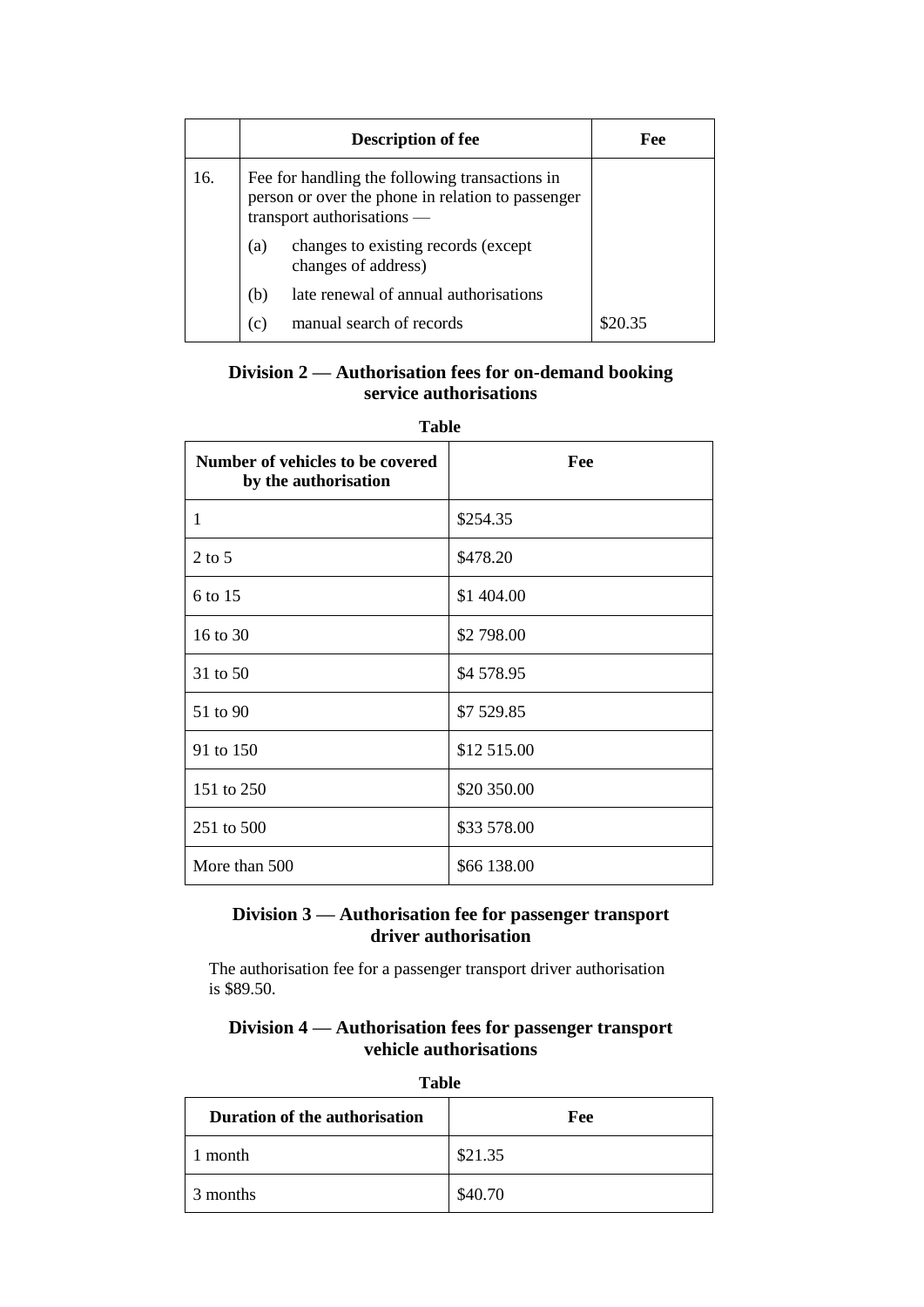| Duration of the authorisation                   | Fee                                                                |
|-------------------------------------------------|--------------------------------------------------------------------|
| 6 months                                        | \$68.15                                                            |
| 12 months                                       | \$114.95                                                           |
| Another period specified under<br>regulation 99 | A pro rata amount based on the fee<br>for a 12 month authorisation |

# **Part 9 —** *W.A. Marine (Certificates of Competency and Safety Manning) Regulations 1983* **amended**

#### **28. Regulations amended**

This Part amends the *W.A. Marine (Certificates of Competency and Safety Manning) Regulations 1983*.

#### **29. Schedule 3 amended**

In Schedule 3:

(a) in item 7 delete "\$267.00" and insert:

\$271.65

(b) in item 8 delete "\$197.00" and insert:

\$200.45

# **Part 10 —** *W.A. Marine (Surveys and Certificates of Survey) Regulations 1983* **amended**

#### **30. Regulations amended**

This Part amends the *W.A. Marine (Surveys and Certificates of Survey) Regulations 1983*.

#### **31. Various fees amended**

Amend the provisions listed in the Table as set out in the Table.

| Tavit                                 |               |               |  |  |
|---------------------------------------|---------------|---------------|--|--|
| <b>Provision</b>                      | <b>Delete</b> | <b>Insert</b> |  |  |
| Sch. 1 cl. $2(1)$ Table<br>it.3       | \$160.00      | \$162.80      |  |  |
| Sch. 1 cl. $2(1)$ Table<br>it. $6(a)$ | \$333.75/hour | \$339.60/hour |  |  |

**Table**